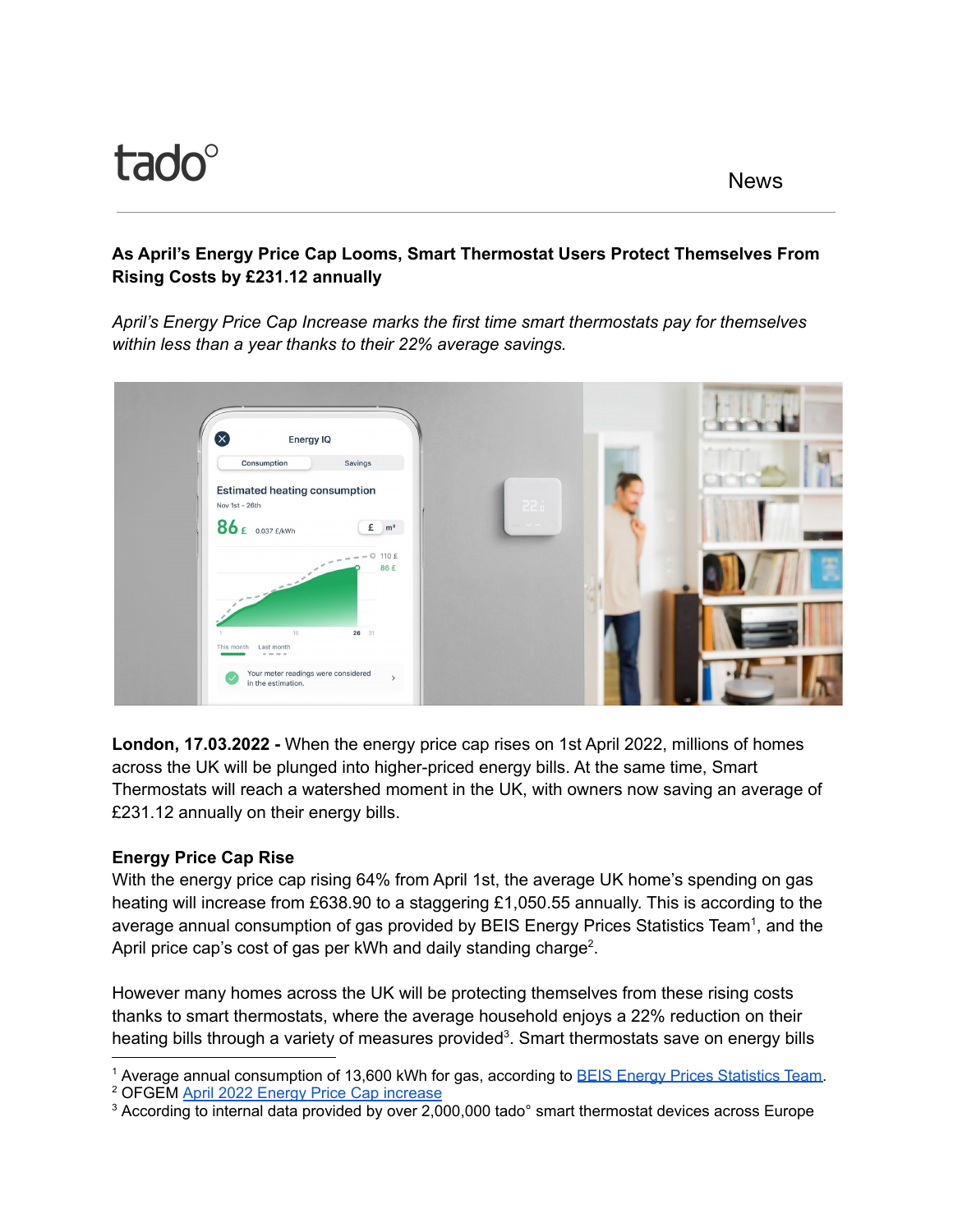with a variety of features such as geofencing, which turns the heating off when a home is empty, and open window detection, which can automatically lower heating if a change in humidity and temperature is detected.

Those homes with a smart thermostat installed will lower their heating costs from £1,050.55 to just £819.43 when considering the 22% savings that the average smart thermostat household enjoys. This is according to internal data provided by over 2,000,000 tado° smart thermostats across Europe. The potential for savings could also be increased further with the addition of smart radiator valves, which can provide room-by-room control, allowing you to easily schedule a room's heating without turning off devices around the house manually.

### **Growth of Smart Thermostats**

Intelligent heating management platform tado° recently celebrated 2,000,000 smart thermostat devices sold, using the technology to lower their bills and add convenience and simplicity to their lifestyle. Since 2020, tado° saw a doubling of its sales across Europe, leading to a rapid rate of growth for the industry. According to IDC Insights, the industry grew 24% last year, as the technology approaches mainstream adoption in the fight against high energy prices<sup>4</sup>.

Christian Deilmann co-founder and CPO of tado° says *"The energy price cap rising in April marks a watershed moment for smart thermostats in the UK. Those with smart thermostats will start saving on their bills immediately, but those without are exposed to the higher costs. In less than a year these savings will quickly recoup more than the purchase cost of a smart thermostat."*

*"Given the recent volatility in the energy market, reducing your energy consumption is the best first-step towards controlling your energy bills. Smart thermostats excel at this, by turning off the heating when homes are empty, and with a variety of other features. These solutions help homes reign their bills back under control".*

tado°'s smart thermostats are the most compatible on the European market, working with over 95% of all European homes and 18,000 heating systems of over 900 OEM's. Thanks to detailed step-by-step instructions provided in-app, users can easily install the smart thermostats by themself to start enjoying the benefits of lower energy bills.

tado° smart thermostats also benefit from Energy IQ, a feature that uses meter readings to accurately predict upcoming bills. This feature allows users to set their monthly heating costs, and stick within budget thanks to intelligent heating and control.

# **The Future of flexible energy usage**

Energy efficiency and innovation are more important than ever to reduce Europe's reliance on fossil fuels. With sustainable solutions like heat pumps combined with the intelligent control of

<sup>4</sup> According to IDC Insights, shipment volume 23.9% [increase](https://www.idc.com/getdoc.jsp?containerId=prUS48502821) measured year-over-year